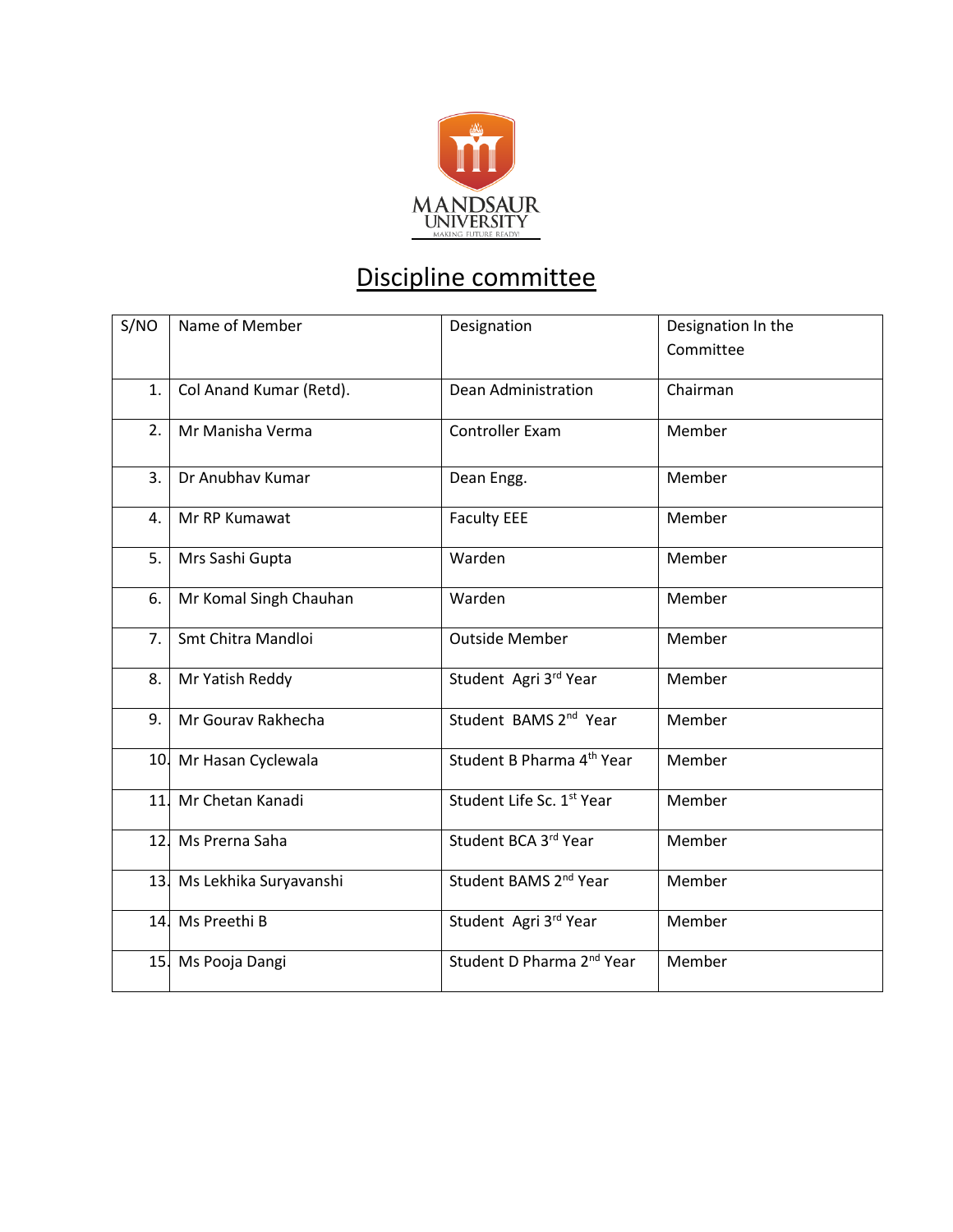## **Anti-Ragging Committee**

| S. | <b>Name of Member</b>                | <b>Designation</b>           |  |
|----|--------------------------------------|------------------------------|--|
| 01 | Ashish Parikh                        | Dean of Student Affair       |  |
| 02 | Dr. Sanjay Singh                     | <b>Senior Faculty Member</b> |  |
| 03 | Dr. Vishal Soni                      | <b>Senior Faculty Member</b> |  |
| 04 | One Faculty member from Each Faculty | <b>Faculty Member</b>        |  |
| 05 | Mr. Komal Singh                      | <b>Boys Hostel Warden</b>    |  |
| 06 | Mr. Manoj Gupta                      | <b>Boys Hostel Warden</b>    |  |
| 07 | Ms. Shashi Gupta                     | <b>Girls Hostel Warden</b>   |  |
| 08 | Ms. Tulsi Modi                       | Girls Hostel Warden          |  |
| 09 | Mr. Vishal Sharma                    | Student                      |  |
| 10 | Mr. Nagu Naik                        | Student                      |  |
| 11 | Mr. Jayendra Rajpurohit              | Student                      |  |
| 12 | Mr. Rahul Sahu                       | Student                      |  |
| 13 | Ms. Lohita D                         | Student                      |  |
| 14 | Ms. Sakshi Patidar                   | Student                      |  |
| 15 | Ms.Aiswarya Bamboriya                | Student                      |  |
| 16 | Ms. Anjali                           | Student                      |  |
| 17 | Mr. NandKishore Patidar              | <b>Faculty Member</b>        |  |